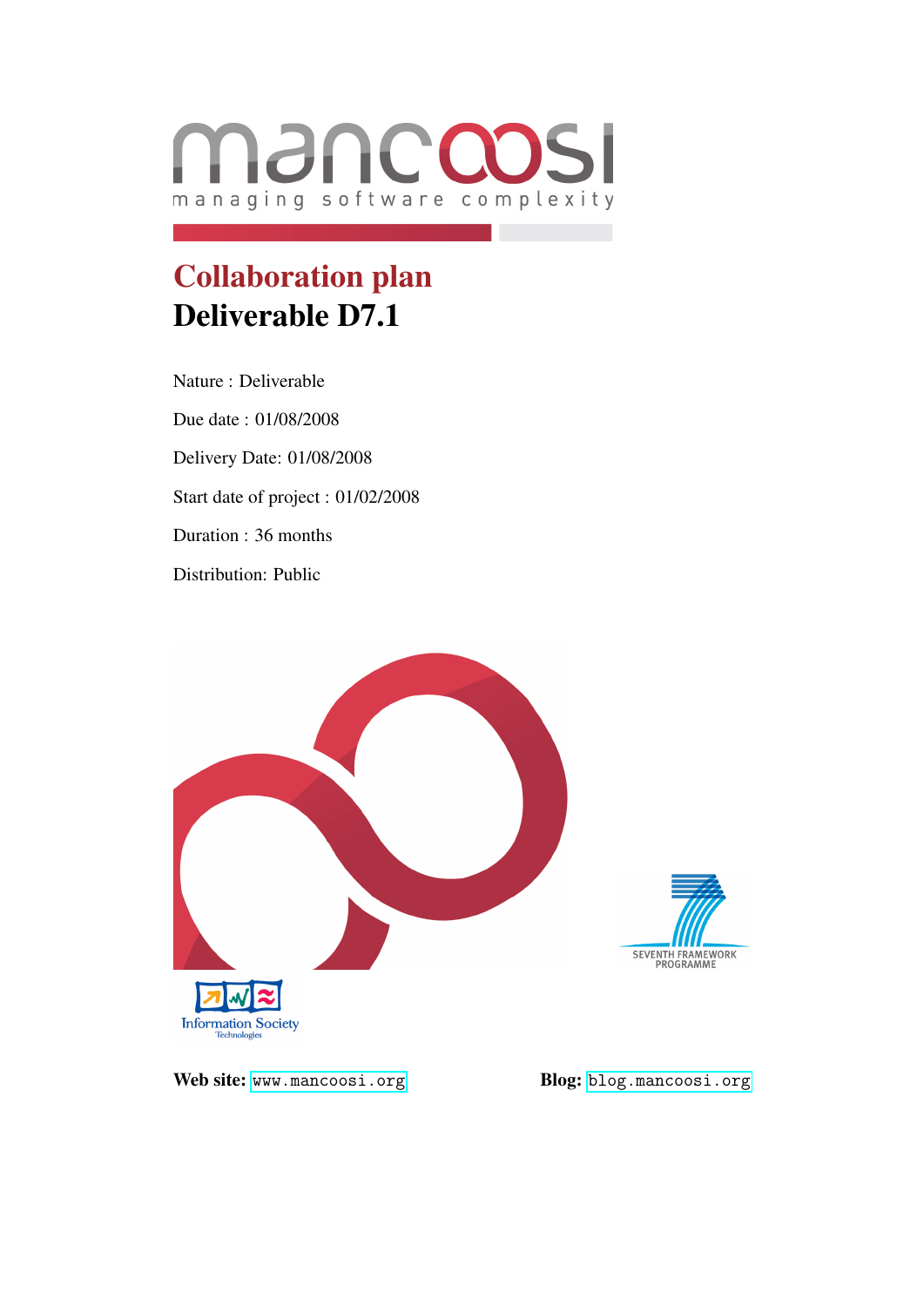

Specific Targeted Research Project

Contract no.214898

Seventh Framework Programme: FP7-ICT-2007-1

List of the authors

| <b>Project acronym</b>        | <b>MANCOOSI</b>                                           |
|-------------------------------|-----------------------------------------------------------|
| <b>Project full title</b>     | Managing the Complexity of the Open Source Infrastructure |
| Project number                | 214898                                                    |
| <b>Author list</b>            | WP7 team                                                  |
| Workpackage number            | WP7                                                       |
| Deliverable number            | 1                                                         |
| Document type                 | Deliverable                                               |
| Version                       | 1                                                         |
| Due date                      | 01/08/2008                                                |
| <b>Actual submission date</b> | 01/08/2008                                                |
| <b>Distribution</b>           | Public                                                    |
| <b>Project coordinator</b>    | Roberto Di Cosmo $\langle$ roberto@dicosmo.org $\rangle$  |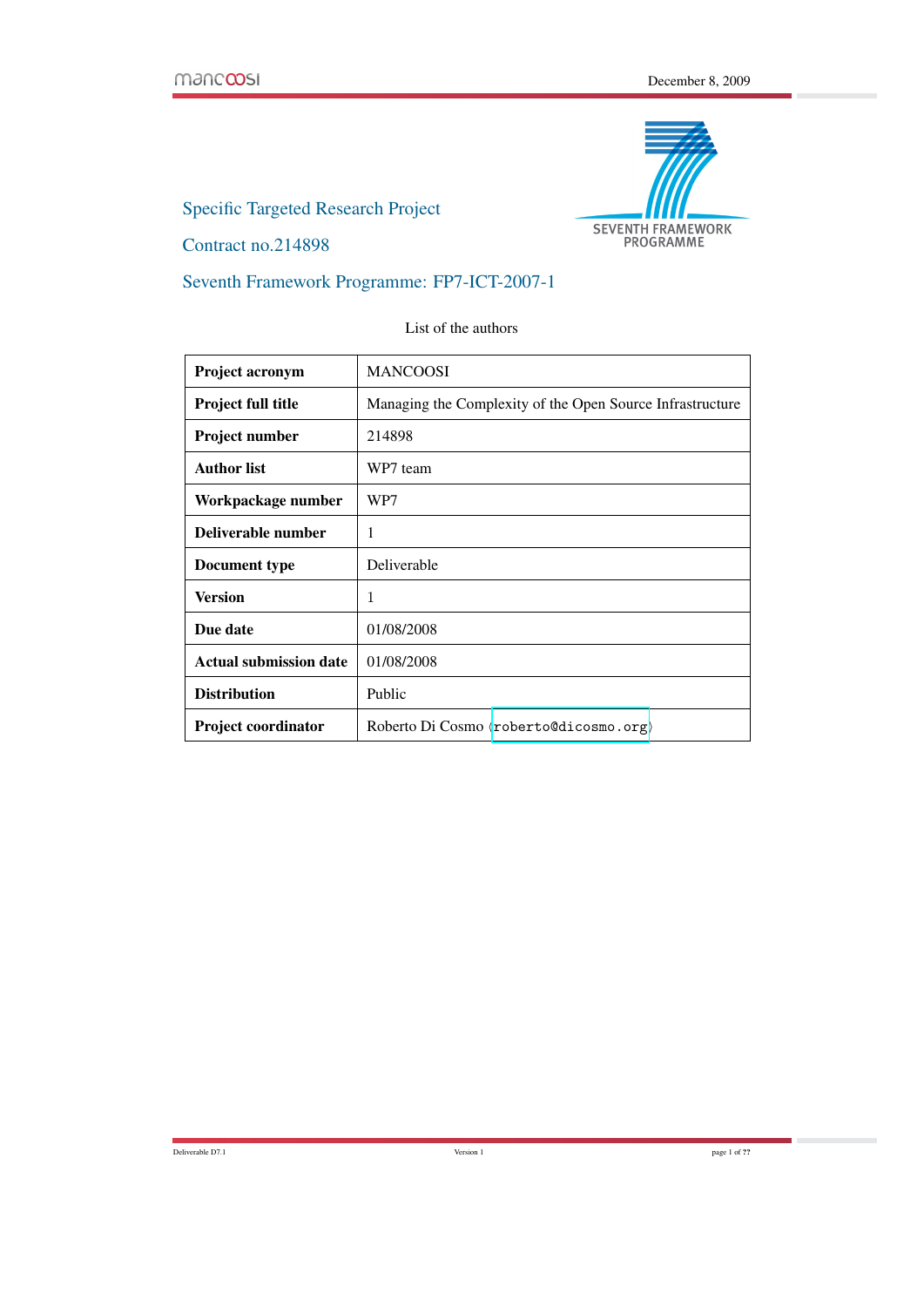## Table of contents

| 1 |      |  |  |
|---|------|--|--|
| 2 |      |  |  |
|   | 2.1  |  |  |
|   | 2.2. |  |  |
|   | 2.3  |  |  |
|   | 2.4  |  |  |
| 3 |      |  |  |
|   | 3.1  |  |  |
|   | 3.2  |  |  |
|   | 3.3  |  |  |
|   | 3.4  |  |  |
|   |      |  |  |

Deliverable D7.1 page 2 of ??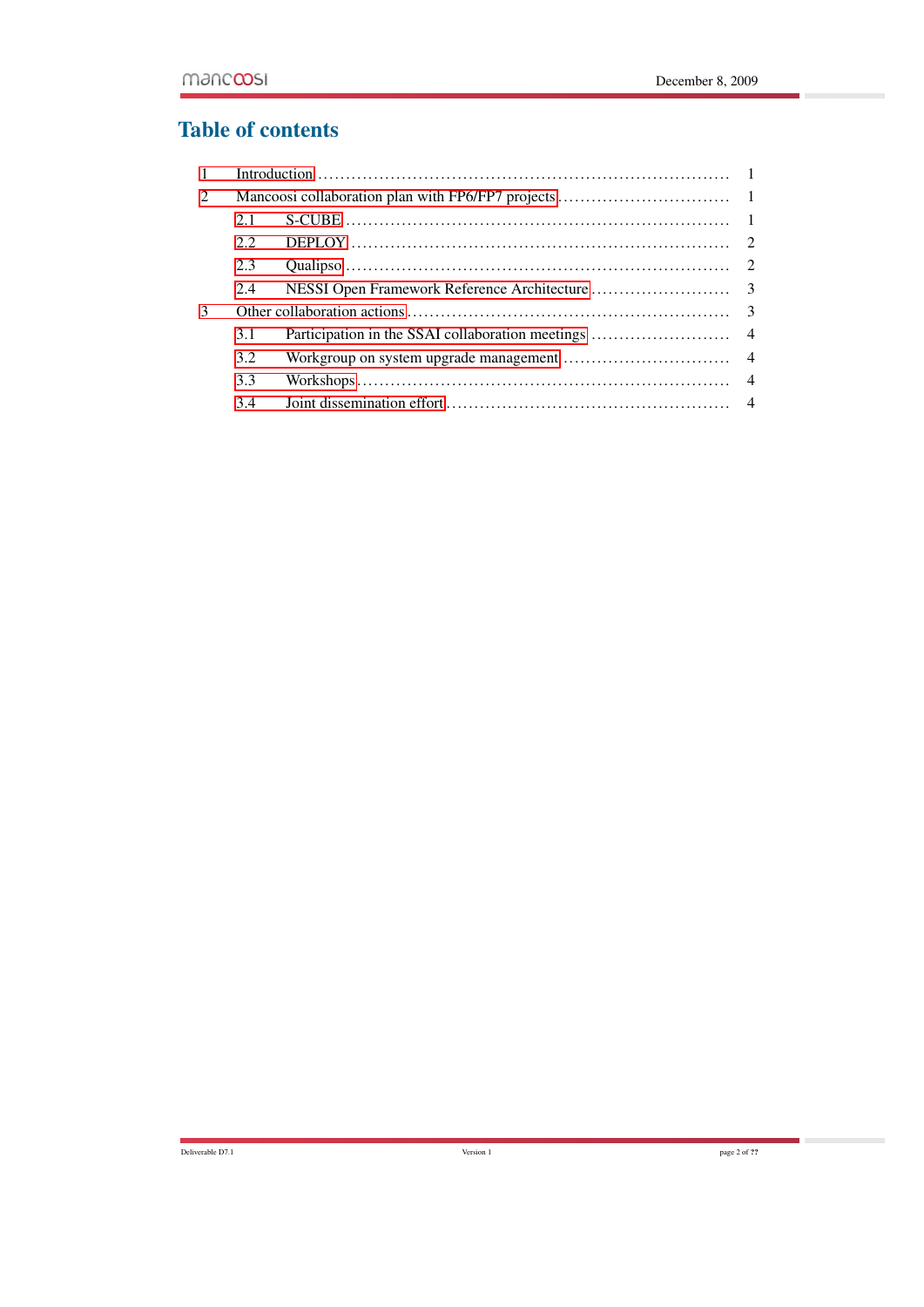### <span id="page-3-0"></span>1 Introduction

The collaboration plan described in this report covers the liaison and co-operation activities with the other ICT projects under the WP2007/2008 objective "Service and Software Architectures, Infrastructure and Engineering". The cooperation aims at exploiting synergies between the projects and increasing the impact of the ICT initiative. Exploitation of synergies between Mancoosi and the other projects will consist in participation to workshops, in contributions to working groups, in joint dissemination activities and in production of joint dissemination material.

This report presents the SSAI FP7 projects relevant to Mancoosi topics and the collaboration plan between Mancoosi and each of them. In a second section, complementary Mancoosi actions transversal to all projects are spelled out.

## <span id="page-3-1"></span>2 Mancoosi collaboration plan with FP6/FP7 projects

| <b>Project name</b> | <b>S-CUBE</b>                 |
|---------------------|-------------------------------|
| <b>Project type</b> | Network of Excellence         |
| Web site            | http://www.s-cube-network.eu/ |
| <b>Start date</b>   | March 2008                    |
| <b>Duration</b>     | 4 years                       |

#### <span id="page-3-2"></span>2.1 S-CUBE

S-Cube is a Network of Excellence in software services and systems aiming at establishing "an integrated, multidisciplinary, vibrant research community". S-Cube is coordinating a set of transversal activities with the objective to reduce research fragmentation and to improve global European innovation efficiency. S-Cube activities consist of integration activities, joint research activities and dissemination activities. Mancoosi intends to contribute to the following activities by registering as an associate S-Cube partner and taking part in the subsequent workgroups:

- S-Cube knowledge model: this model will "capture terminology and competences of the S-Cube partners and their research". In the field of open-source software services and systems, Mancoosi will contribute the terminology and conceptual graph covering the field of software dependencies management and software upgrade
- S-Cube joint research activity 1: this activity is "concerned with engineering and adaptation methodologies for service-based applications. It combines different research efforts form the requirements engineering discipline, the human computer interaction discipline and the software engineering, adaptation and testing disciplines." Mancoosi team will contribute to this activity in the field of formal methods for software engineering.
- Spreading of excellence activity, aiming at broad dissemination of research results. Mancoosi will submit for inclusion the produced dissemination material to the general books and brochures produced by S-Cube partners.

Deliverable D7.1 page 1 of ??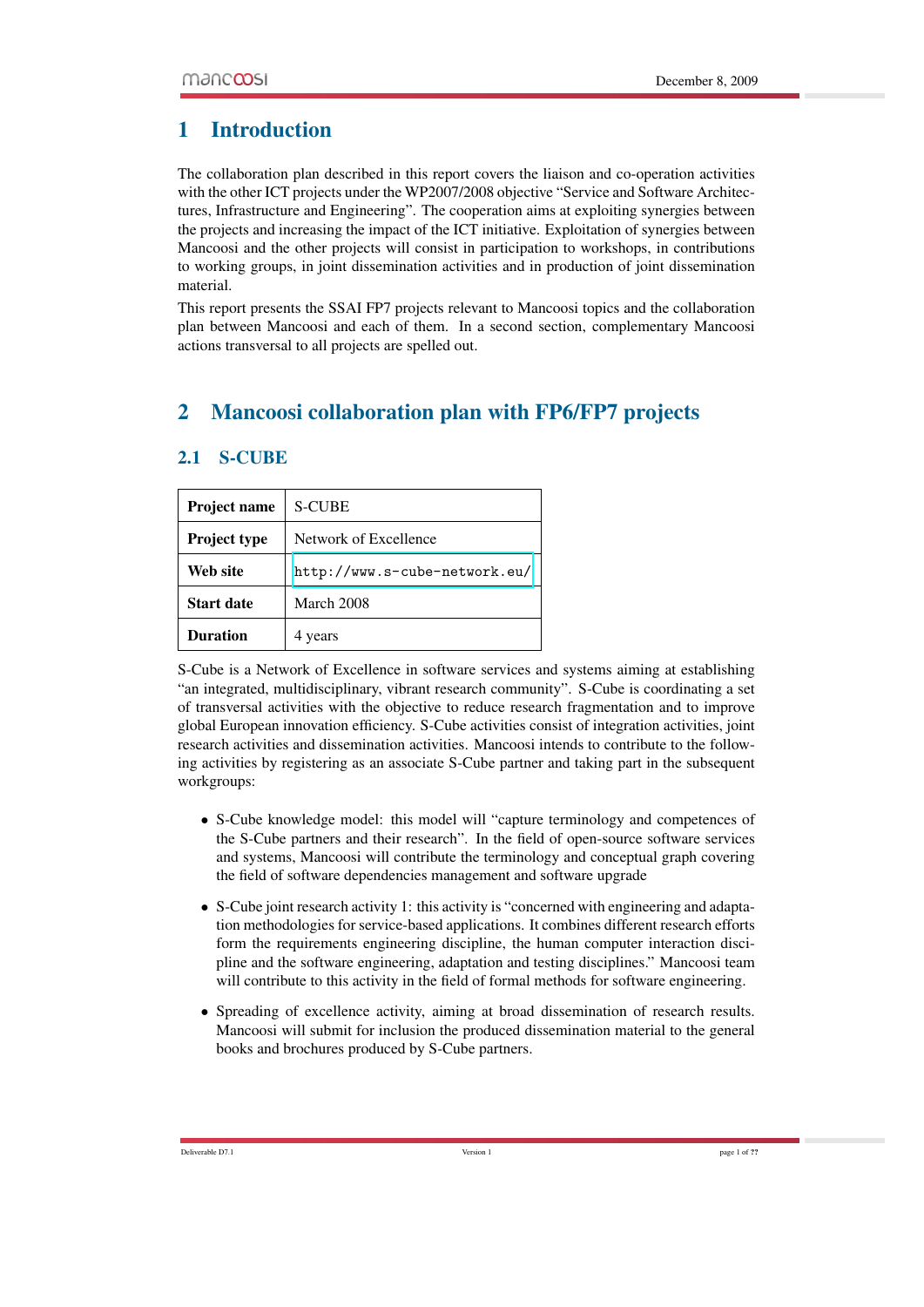#### <span id="page-4-0"></span>2.2 DEPLOY

| <b>Project name</b> | <b>DEPLOY</b>                 |
|---------------------|-------------------------------|
| Web site            | http://www.deploy-project.eu/ |
| <b>Start date</b>   | 01/02/2008                    |
| <b>Duration</b>     | 4 years                       |
| <b>Project type</b> | Integrated project            |
| Coordination        | Newcastle University (UK)     |

As Mancossi, DEPLOY aims at advancing software engineering methods through the use of formal methods. DEPLOY is leading a working group on formal methods for SOA covering the following topics: interface specification and compatibility checking; application and workflow modelling and analysis, model-based design; model-based testing; model checking and automated verification. Mancoosi will contribute to this working group in the area of system modeling, upgrade modeling and integrated systems maintenance.

#### <span id="page-4-1"></span>2.3 Qualipso

| <b>Project name</b> | <b>OualiPSo</b>                             |
|---------------------|---------------------------------------------|
| Web site            | http://www.qualipso.org                     |
| <b>Start date</b>   | 01/10/2007                                  |
| <b>Duration</b>     | 4 years                                     |
| <b>Project type</b> | Integrated project                          |
| Coordination        | Engineering Ingegneria Informatica SpA (IT) |

As stated on the project's Web site, "QualiPSo intends to define and implement the technologies, processes and policies to facilitate the development and use of open-source software components". Mancoosi will contribute to QualiPSo along the following axis:

- Trustworthy results: the QualiPSo project describes this axis as "the identification, quantification, and assessment of the quality factors related to the software products as well as to the artefacts produced during software development that affect trust in open source software products, with emphasis on functional and non-functional factors." Maintenance and upgradability of integrated components is a key part affecting adoption of software products. The Mancoosi team will propose to integrate the Mancoosi toolchain into the QualiPSo platform to support trustworthy open-source software.
- Competence centers: QualiPSo intends to develop "a long lasting network of professionals caring for the quality of open-source for enterprise computing. Six QualiPSo Competence Centres – running the collaborative platforms, tools and process developed in this project – will be set up to support the development, deployment and adoption of OSS by private and public Information Systems Departments, large companies, SMEs, end users and ISVs." The Mancoosi team will put its tooling and competencies at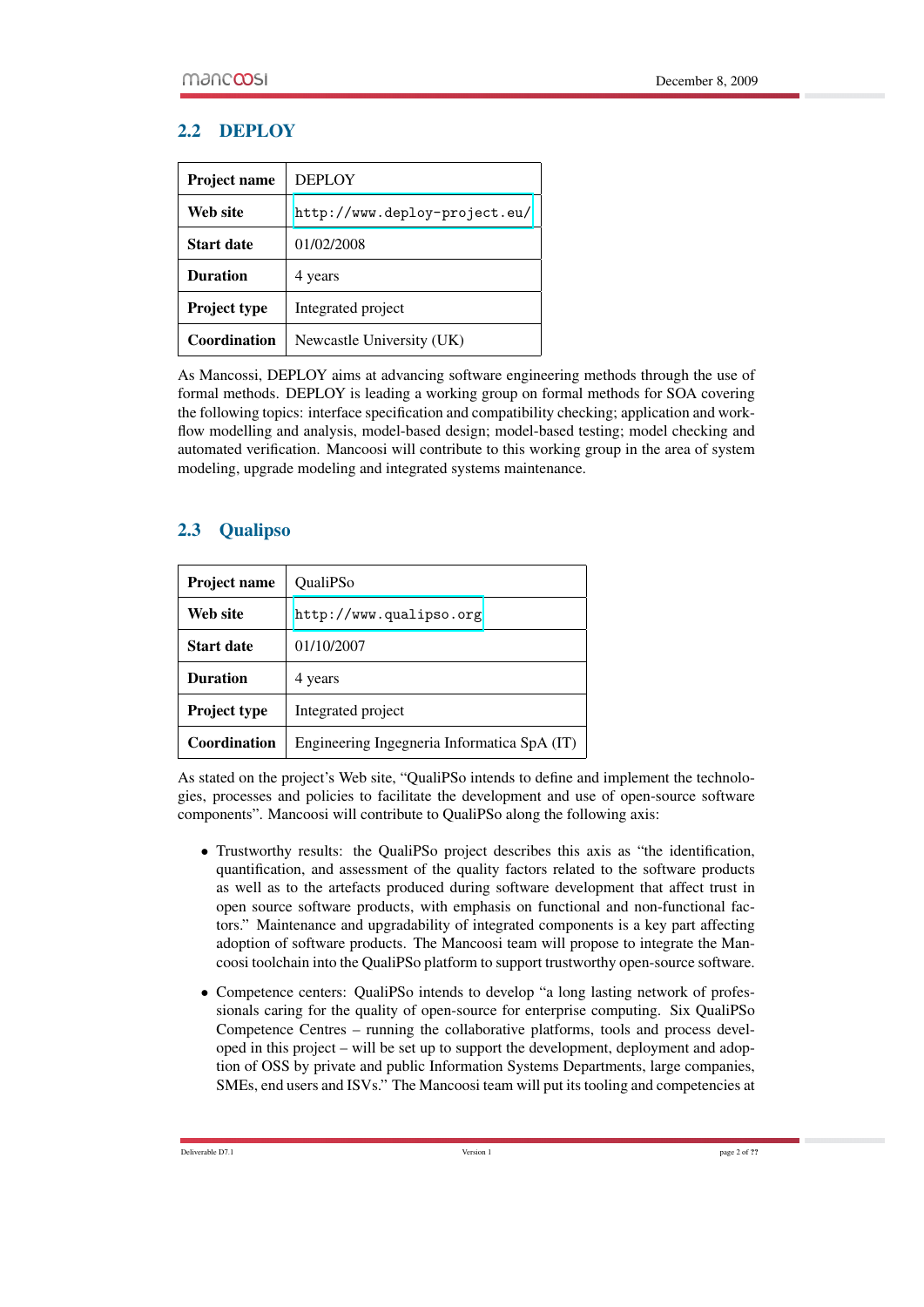QualiPSo consortium's disposal for integrating Mancoosi achievements and know-how into the QualiPSo platform and enterprise service portfolio.

• Exploitation, dissemination and training: the Mancoosi tooling and documentation will be submitted to the QualiPSo consortium for potential integration into the material disseminated by QualiPSo.

| <b>Project name</b> | NEXOF Reference Architecture (NEXOF-RA)     |
|---------------------|---------------------------------------------|
| Web site            | http://www.nexof-ra.eu/                     |
| <b>Start date</b>   | 01/03/2008                                  |
| <b>Duration</b>     | 2 years                                     |
| <b>Project type</b> | Integrated project                          |
| <b>Coordination</b> | Engineering Ingegneria Informatica SpA (IT) |

#### <span id="page-5-0"></span>2.4 NESSI Open Framework Reference Architecture

NEXOF-RA describes itself as a project aiming at "building the NEXOF generic open platform for creating and delivering applications enabling the creation of service based ecosystems where service providers and third parties easy collaborate." The NEXOF-RA will focus on the following areas: Core services, User interaction, Infrastructure, Security, Quality of service.

The NEXOF-RA specification will be designed in an open process involving all the relevant initiatives and organizations concerned on building a new generation of services of the Internet of the future. Mancoosi will play an active role in the design of those specifications by contributing in particular to the following topics targeted by the NEXOF-RA.

- Definition of infrastructure services<sup>[1](#page-5-2)</sup>: NEXOF infrastructure services include "network connectivity, storage, processing and execution environments for software components and virtual machines, [...] and the combination of these into integrated environments."
- $\bullet$  Highly available SOA<sup>[2](#page-5-3)</sup> and scalable approaches to service oriented infrastructures<sup>[3](#page-5-4)</sup>: those two topics focus on the consistency and on the provisioning of NEXOF services for maximizing the NEXOF quality of service, hence share concerns with Mancoosi objectives.

The Mancoosi team will contribute their know-how on complex software system management to the design of NEXOF specifications for service consistency checking and for service upgrades management. Mancoosi input will be contributed on the occasion of the NEXOF architecture meetings, whose kickoff is scheduled October 20-21 2008 in Brussels.

## <span id="page-5-1"></span>3 Other collaboration actions

In addition to direct collaborations with the working groups set up by the other FP7 projects listed above, Mancoosi will take part in the transversal initiatives presented below.

<span id="page-5-2"></span><sup>1</sup>[http://www.nexof-ra.eu/definition\\_infrastructure\\_services](http://www.nexof-ra.eu/definition_infrastructure_services)

<span id="page-5-3"></span><sup>2</sup>[http://www.nexof-ra.eu/highly\\_available\\_SOA](http://www.nexof-ra.eu/highly_available_SOA)

<span id="page-5-4"></span><sup>3</sup>[http://www.nexof-ra.eu/scalable\\_approaches\\_SOI](http://www.nexof-ra.eu/scalable_approaches_SOI)